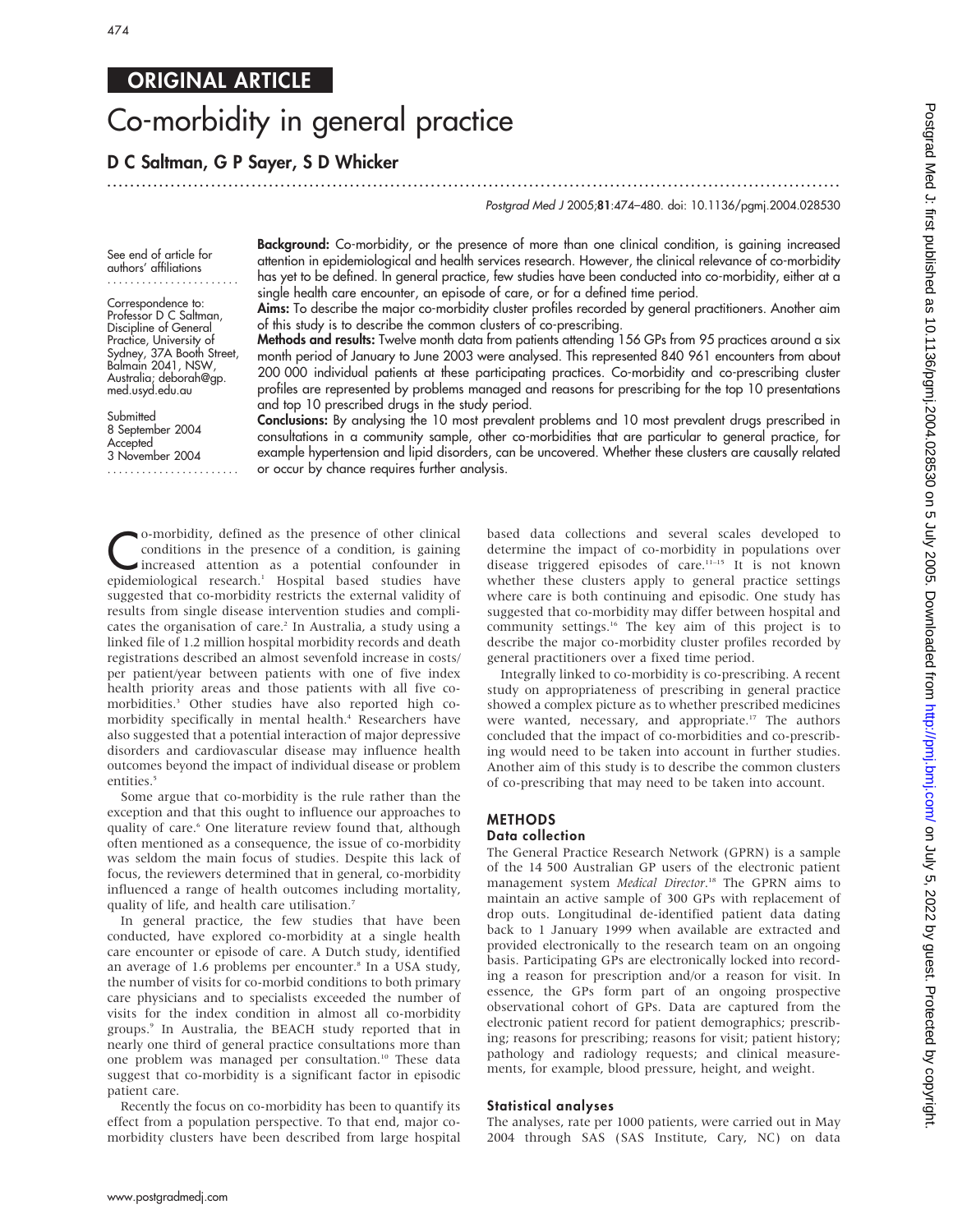|           | <b>GPRN GPs</b> |      | <b>Australian GPs</b> |      |
|-----------|-----------------|------|-----------------------|------|
|           | <b>Number</b>   | %    | <b>Number</b>         | %    |
| Sex       |                 |      |                       |      |
| Female    | 46              | 29.5 | 6955                  | 36.6 |
| Male      | 110             | 70.5 | 12029                 | 63.4 |
| Age (y)   |                 |      |                       |      |
| $<$ 35    | 19              | 12.9 | 2243                  | 11.8 |
| $35 - 44$ | 54              | 35.3 | 5639                  | 29.7 |
| $45 - 54$ | 44              | 28.8 | 6142                  | 32.4 |
| $55+$     | 36              | 23.5 | 4960                  | 26.1 |
| Missing   | 3               |      |                       |      |
| Total     | 156             |      | 18984                 |      |

generated by GPs from practices where all GPs were participating. Analyses included data only from these practices that had provided data covering their activity for the full study period of 1 July, 2002 and 31 December, 2003. Data from patients attending GPRN GPs during the period from 1 January 2003 to 30 June, 2003 (recruitment period) were investigated for co-morbidity (represented by problems managed and prescription drugs in consultations where drugs were prescribed) for the duration of the study period. The rates per 1000 patients were determined for the 10 most frequent problems managed and 10 most frequent generic drugs prescribed were determined for the study period.

#### RESULTS

#### GP characteristics

There were 156 GPs from 95 practices with data for the defined study period. This represented 840 961 encounters from about 200 000 different patients at these participating practices. There seems to be a sex difference between GPs for those GPRN participants in this analyses and all GPs in Australia for the corresponding period (table 1), with a greater proportion of male GPs in the cohort. While, not mathematically representative, the cohort is distributed across rural and urban Australia with 25.0% of participants from four states: New South Wales  $(n = 39)$ , 30.1% from Victoria ( $n = 47$ ), 22.4% from South Australia  $(n = 35)$ , 9.0% from Queensland  $(n = 14)$ , and the remaining states representing 13.5% of participants  $(n = 21)$ . There were 53.2% ( $n = 83$ ) of the GPs who practised in an urban area, while  $46.8\%$  (n = 73) practised in a rural or remote centre.

#### Co-morbidity: problems managed

GPs using Medical Director can record patient morbidity data in terms of the disease, symptom or complaint, reasons for prescribing, reasons for visits, social problem or ill defined condition managed at the encounter. This study refers to these collectively as ''problems managed''. Doctors are able to select from a controlled medical vocabulary pick list, or insert free text in a separate field to record conditions, reasons for visits, and/or prescribing. The medical vocabulary (DOCLE) used by Medical Director has been mapped to ICPC2,<sup>19</sup> a recognised international standard for classification of primary care, to provide comparative data to other general practice data collection systems. Analysis of our cohort of GPs resulted in 1 105 097 individual problems managed. The 10 most frequent problems managed accounted for 34.1% of all problems managed.

Table 2 shows a range of co-morbidity profiles presented as a rate per 1000 patients. Co-morbidity of problems managed have been described by the number of problems with decreasing frequency until each of the top 10 individual morbidities were included in at least one cluster. The frequencies range from the most frequent two problem cluster patient who has been diagnosed with hypertension and lipid disorder who would be expected to be seen by a GP each week, to the least frequent seven problem cluster patient with hypertension, asthma, depression, dermatitis, lipid disorder, oesophageal disorder, osteoarthritis and diabetes, one of whom would be seen about eight times a year.

#### Drugs prescribed

Prescription data collected through the GPRN are classified to the anatomical therapeutic chemical (ATC) classification system as well as trade name, strength, form, and pack size.<sup>21</sup> The 10 most frequent generic drugs prescribed represent 23.3% of all drugs prescribed in consultation where drugs were prescribed. For the current cohort of GPs, there were 1 021 676 prescription records for the study period.

Over the study period, the major cluster profiles of individual drugs in table 3 highlight the frequency of same class prescribing. In the more prevalent clusters, this is particularly evident for pain relievers and antibiotics. The ATC classification system allows for the exploration of issues of co-morbidity related to possible co-prescribing, for example the use of multiple therapeutic classes of drugs for pain relief or inflammation (table 4).

#### **DISCUSSION**

This paper describes the initial results from the first review of data on co-morbidity from a major Australian longitudinal study conducted in general practice where index conditions were not specified. The cluster profiles of problems managed and drugs prescribed reinforce some of the well described patterns ascertained from hospital databases where index conditions are used such as hypertension and diabetes clusters, osteoarthritis and oesophageal disorders. Starfield has suggested that the significance of co-morbidity clustering may be more related to the clinical setting. Using the Johns Hopkins adjusted clinical groups to measure co-morbidity in a hospital primary care population, Starfield concluded that co-morbidity varied within each diagnosis. She also found that co-morbidity had an organisational component in that resource use depended on the degree of co-morbidity rather than the diagnosis.<sup>21</sup>

By analysing the 10 most prevalent problems and the 10 most prevalent prescribed drugs in a community sample,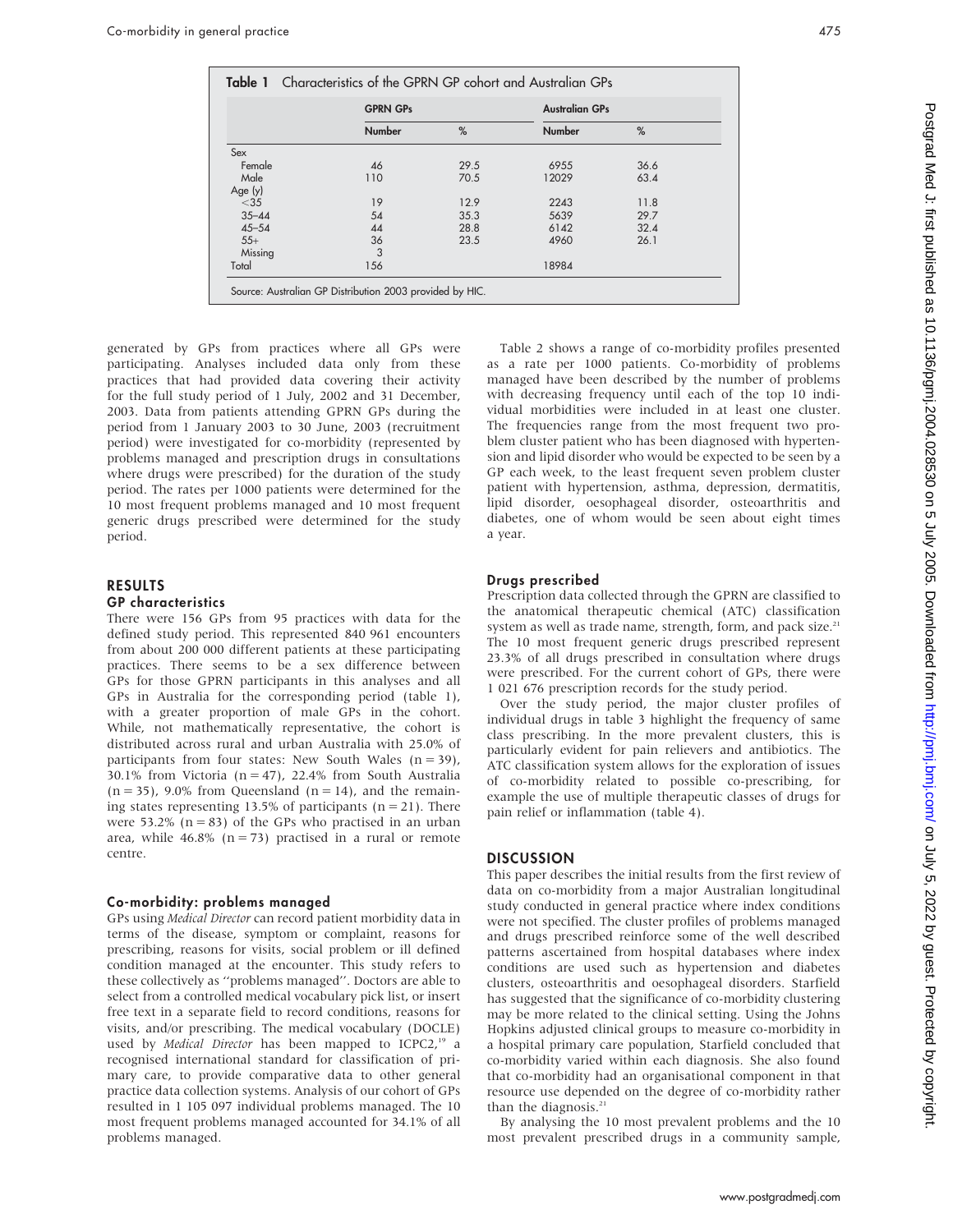| Problems† | <b>URTI (R74)‡</b> | Hypertension (K86) | Asthma (R96) | Depression (P76) | Dermatitis (S88) | Lipid disorder (T93) | Oesophageal disease<br>(D84) | Sleep disturbance<br>(PO6) | Osteoarthritis (L91) | Diabetes (T90) | Per 1000<br>patients                    |
|-----------|--------------------|--------------------|--------------|------------------|------------------|----------------------|------------------------------|----------------------------|----------------------|----------------|-----------------------------------------|
|           |                    |                    |              |                  |                  | $\bullet$            |                              |                            |                      |                |                                         |
|           |                    |                    |              |                  |                  |                      |                              |                            |                      |                | $13.9$<br>8.3                           |
|           |                    |                    |              |                  |                  |                      |                              |                            |                      |                |                                         |
|           |                    |                    |              |                  |                  |                      |                              |                            |                      |                |                                         |
|           |                    |                    |              |                  |                  |                      |                              |                            |                      |                |                                         |
|           |                    |                    |              |                  |                  |                      |                              |                            |                      |                |                                         |
|           |                    |                    |              |                  |                  |                      |                              |                            |                      |                |                                         |
|           |                    |                    |              |                  |                  |                      |                              |                            |                      |                |                                         |
|           |                    |                    |              |                  |                  |                      |                              |                            |                      |                |                                         |
|           |                    |                    |              |                  |                  |                      |                              |                            |                      |                |                                         |
|           |                    |                    |              |                  |                  |                      |                              |                            |                      |                |                                         |
|           |                    |                    |              |                  |                  |                      |                              |                            |                      |                |                                         |
|           |                    |                    |              |                  |                  |                      |                              |                            |                      |                |                                         |
|           |                    |                    |              |                  |                  |                      |                              |                            |                      |                |                                         |
|           |                    |                    |              |                  |                  |                      |                              |                            |                      |                |                                         |
|           |                    |                    |              |                  |                  |                      |                              |                            |                      |                |                                         |
|           |                    |                    |              |                  |                  |                      |                              |                            |                      |                |                                         |
|           |                    |                    |              |                  |                  |                      |                              |                            |                      |                |                                         |
|           |                    |                    |              |                  |                  |                      |                              |                            |                      |                |                                         |
|           |                    |                    |              |                  |                  |                      |                              |                            |                      |                |                                         |
|           |                    |                    |              |                  |                  |                      |                              |                            |                      |                |                                         |
|           |                    |                    |              |                  |                  |                      |                              |                            |                      |                |                                         |
|           |                    |                    |              |                  |                  |                      |                              |                            |                      |                |                                         |
|           |                    |                    |              |                  |                  |                      |                              |                            |                      |                |                                         |
|           |                    |                    |              |                  |                  |                      |                              |                            |                      |                |                                         |
|           |                    |                    |              |                  |                  |                      |                              |                            |                      |                |                                         |
|           |                    |                    |              |                  |                  |                      |                              |                            |                      |                |                                         |
|           |                    |                    |              |                  |                  |                      |                              |                            |                      |                |                                         |
|           |                    |                    |              |                  |                  |                      |                              |                            |                      |                |                                         |
|           |                    |                    |              |                  |                  |                      |                              |                            |                      |                |                                         |
|           |                    |                    |              |                  |                  |                      |                              |                            |                      |                |                                         |
|           |                    |                    |              |                  |                  |                      |                              |                            |                      |                |                                         |
|           |                    |                    |              |                  |                  |                      |                              |                            |                      |                |                                         |
|           |                    |                    |              |                  |                  |                      |                              |                            |                      |                |                                         |
|           |                    |                    | ٠            |                  |                  |                      |                              |                            |                      |                | スムムムムスタートーートロロコームータンファムということところといいいいいいい |
|           |                    |                    |              |                  |                  |                      |                              |                            |                      |                |                                         |
|           |                    |                    |              |                  |                  |                      |                              |                            |                      |                |                                         |
|           |                    |                    |              |                  |                  |                      |                              |                            |                      |                | $\overline{Q}$                          |
| 50.5      |                    | 40.0               | 24.0         | 18.7             | 16.4             | 13.9                 | 13.2                         | 12.1                       | 10.0                 | .59            |                                         |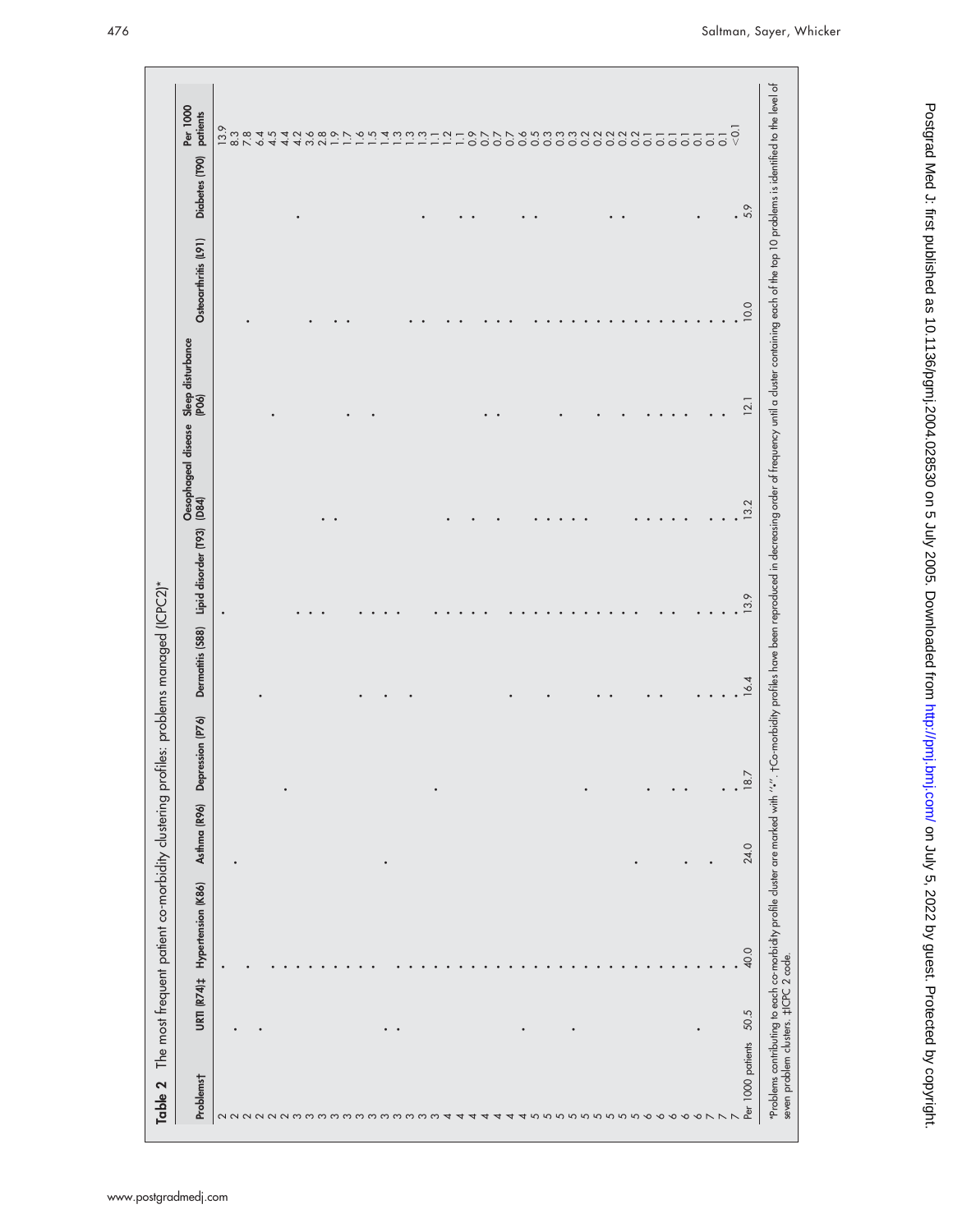| Table 3 | The most frequent patient co-morbidity clustering profiles: prescribed drugs-generic compounds* |            |             |            |              |           |          |          |                             |                     |                                                                                                                |
|---------|-------------------------------------------------------------------------------------------------|------------|-------------|------------|--------------|-----------|----------|----------|-----------------------------|---------------------|----------------------------------------------------------------------------------------------------------------|
| Drugst  | Amoxycillin                                                                                     | Cephalexin | Paracetamol | Salbutamol | Atorvastatin | Temazepam | Diazepam | Tramadol | Amoxycillin/<br>Clavulanate | Paracetamol/Codeine | Per 1000<br>patients                                                                                           |
|         |                                                                                                 |            | $\bullet$   |            |              |           |          |          |                             | $\bullet$           |                                                                                                                |
|         |                                                                                                 |            |             |            |              |           |          |          |                             |                     |                                                                                                                |
|         |                                                                                                 |            |             |            |              |           |          |          |                             |                     |                                                                                                                |
|         |                                                                                                 |            |             |            |              |           |          |          |                             |                     |                                                                                                                |
|         |                                                                                                 |            |             |            |              |           |          |          |                             |                     |                                                                                                                |
|         |                                                                                                 |            |             |            |              |           |          |          |                             |                     |                                                                                                                |
|         |                                                                                                 |            |             |            |              |           |          |          |                             |                     |                                                                                                                |
|         |                                                                                                 |            |             |            |              |           |          |          |                             |                     |                                                                                                                |
|         |                                                                                                 |            |             |            |              |           |          |          |                             |                     |                                                                                                                |
|         |                                                                                                 |            |             |            |              |           |          |          |                             |                     |                                                                                                                |
|         |                                                                                                 |            |             |            |              |           |          |          |                             |                     |                                                                                                                |
|         |                                                                                                 |            |             |            |              |           |          |          |                             |                     |                                                                                                                |
|         |                                                                                                 |            |             |            |              |           |          |          |                             |                     |                                                                                                                |
|         |                                                                                                 |            |             |            |              |           |          |          |                             |                     |                                                                                                                |
|         |                                                                                                 |            |             |            |              |           |          |          |                             |                     |                                                                                                                |
|         |                                                                                                 |            |             |            |              |           |          |          |                             |                     |                                                                                                                |
|         |                                                                                                 |            |             |            |              |           |          |          |                             |                     |                                                                                                                |
|         |                                                                                                 |            |             |            |              |           |          |          |                             |                     |                                                                                                                |
|         |                                                                                                 |            |             |            |              |           |          |          |                             |                     |                                                                                                                |
|         |                                                                                                 |            |             |            |              |           |          |          |                             |                     |                                                                                                                |
|         |                                                                                                 |            |             |            |              |           |          |          |                             |                     |                                                                                                                |
|         |                                                                                                 |            |             |            |              |           |          |          |                             |                     |                                                                                                                |
|         |                                                                                                 |            |             |            |              |           |          |          |                             |                     |                                                                                                                |
|         |                                                                                                 |            |             |            |              |           |          |          |                             |                     |                                                                                                                |
|         |                                                                                                 |            |             |            |              |           |          |          |                             |                     |                                                                                                                |
|         |                                                                                                 |            |             |            |              |           |          |          |                             |                     |                                                                                                                |
|         |                                                                                                 |            |             |            |              |           |          |          |                             |                     |                                                                                                                |
|         |                                                                                                 |            |             |            |              |           |          |          |                             |                     |                                                                                                                |
|         |                                                                                                 |            |             |            |              |           |          |          |                             |                     |                                                                                                                |
|         |                                                                                                 |            |             |            |              |           |          |          |                             |                     |                                                                                                                |
|         |                                                                                                 |            |             |            |              |           |          |          |                             |                     |                                                                                                                |
|         |                                                                                                 |            |             |            |              |           |          |          |                             |                     |                                                                                                                |
|         |                                                                                                 |            |             |            |              |           |          |          |                             |                     |                                                                                                                |
|         |                                                                                                 |            |             |            |              |           |          |          |                             |                     |                                                                                                                |
|         |                                                                                                 |            |             |            |              |           |          |          |                             |                     |                                                                                                                |
|         |                                                                                                 |            |             |            |              |           |          |          |                             |                     |                                                                                                                |
|         |                                                                                                 |            |             |            |              |           | ٠        |          |                             |                     |                                                                                                                |
|         |                                                                                                 |            |             |            |              |           |          |          |                             |                     |                                                                                                                |
|         |                                                                                                 |            |             |            |              |           |          |          |                             |                     |                                                                                                                |
|         |                                                                                                 |            |             |            |              |           |          |          |                             |                     |                                                                                                                |
|         |                                                                                                 |            |             |            |              |           |          |          |                             |                     |                                                                                                                |
|         |                                                                                                 |            |             |            |              |           |          |          |                             |                     |                                                                                                                |
|         |                                                                                                 |            |             |            |              |           |          |          |                             |                     | ススとよるよみようにとえてはようなからのかい。 コレート OOOOOOOOOOOOOOOOOOOOOOOOOOOOOOOO<br>インスタンクタータファータとうやくこのクロススコレーロッククタタタファファタタフィクスター |
|         |                                                                                                 |            |             |            |              |           |          |          |                             |                     |                                                                                                                |
|         |                                                                                                 |            |             |            |              |           |          |          |                             |                     |                                                                                                                |
|         |                                                                                                 |            |             |            |              |           |          |          |                             |                     |                                                                                                                |
|         |                                                                                                 |            |             |            |              |           |          |          |                             |                     |                                                                                                                |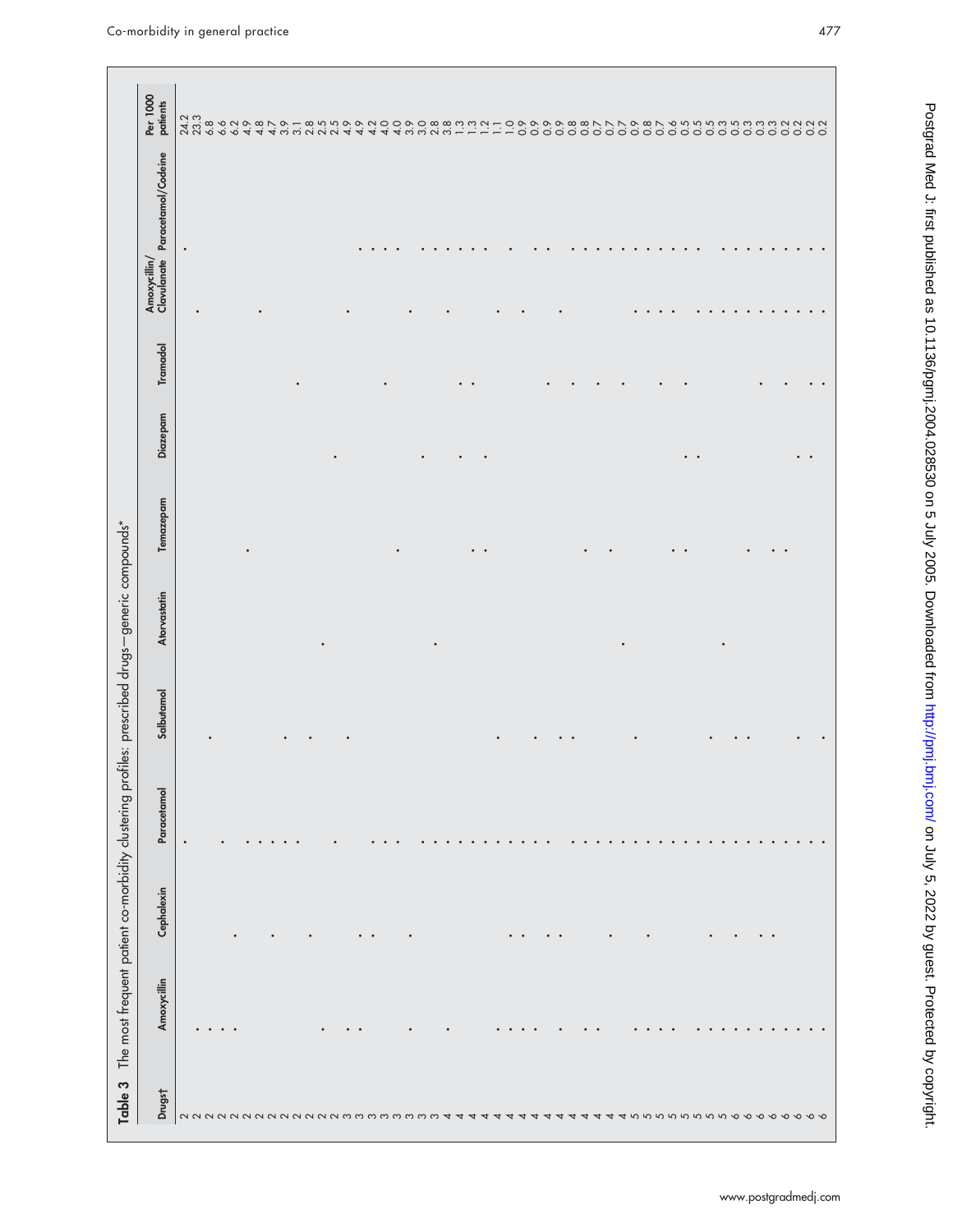| Table 3 Continued      |                                                                                  |            |             |            |              |           |                   |     |             |                                                                                                                                                                                                                               |                  |
|------------------------|----------------------------------------------------------------------------------|------------|-------------|------------|--------------|-----------|-------------------|-----|-------------|-------------------------------------------------------------------------------------------------------------------------------------------------------------------------------------------------------------------------------|------------------|
| Drugs†                 | Amoxycillin                                                                      | Cephalexin | Paracetamol | Salbutamol | Atorvastatin | Temazepam | Diazepam Tramadol |     | Amoxycillin | Clavulanate Paracetamol/Codeine patients                                                                                                                                                                                      | Per 1000         |
|                        |                                                                                  |            |             |            |              |           |                   |     |             |                                                                                                                                                                                                                               | $\overline{0.2}$ |
|                        |                                                                                  |            |             |            |              |           |                   |     |             |                                                                                                                                                                                                                               |                  |
|                        |                                                                                  |            |             |            |              |           |                   |     |             |                                                                                                                                                                                                                               |                  |
|                        |                                                                                  |            |             |            |              |           |                   |     |             |                                                                                                                                                                                                                               |                  |
|                        |                                                                                  |            |             |            |              |           |                   |     |             |                                                                                                                                                                                                                               | $\overline{0}$   |
|                        |                                                                                  |            |             |            |              |           |                   |     |             |                                                                                                                                                                                                                               | $\overline{0}$   |
|                        |                                                                                  |            |             |            |              |           |                   |     |             |                                                                                                                                                                                                                               | $\overline{0}$ . |
|                        |                                                                                  |            |             |            |              |           |                   |     |             |                                                                                                                                                                                                                               | $\overline{0}$ . |
|                        |                                                                                  |            |             |            |              |           |                   |     |             |                                                                                                                                                                                                                               | $\overline{0}$ . |
| Per 1000 patients 46.1 |                                                                                  | 29.9       | 26.1        | 21.7       | 21.6         | 12.8      | 8.6               | 7.5 |             |                                                                                                                                                                                                                               |                  |
|                        | containing each of the top 10 that have frequencies above 0 have been identified |            |             |            |              |           |                   |     |             | Prescribed medications contributing to each co-prescribing profile cluster are marked with "*". +Co-morbidity prescribing based on prescribed generic compounds have been reproduced in decreasing order of frequency until a |                  |

area of management and appropriate prescribing. Should the co-morbidity and co-prescribing cluster profiles prove to be clinically significant, these data can be incorporated into clinical patient management software packages, to act as a prompt to clinicians to check for relevant conditions and as a decision support for co-prescribing. For example, as a major co-morbidity cluster profile was hypertension, diabetes, and osteoarthritis, this information can be used to trigger a check for a related clinical problem such as obesity or a potential co-prescribing problem such as the concomittant use of antihypertensive drug and a non-steroidal anti-

inflammatory drug (NSAID) where the NSAID may impair the antihypertensive effect. Current decision support resources or tools such as management guidelines rarely address issues of co-morbidity, let alone how to determine priorities in management between co-morbid conditions in an individual patient. Another limitation of the study is the representativeness of the database. Our cohort of practices relies heavily on

smaller practices, and while there seems to be good coverage across Australia for the analysis, there is a possibility that the results may be biased towards the larger states and rural areas.

This study outlines one method for viewing co-morbidity that is not based on a unique index condition. Many questions remain unanswered. For example, little is known about the impact of a number of co-morbidities in one patient on what a GP prescribes for them compared with another patient. A patient who has hypertension, osteoarthritis, and obesity at one consultation might need to receive a different range of drugs and treatment advice than a patient who has a different cluster of co-morbidities accompanying their hypertension. Other factors may influence prescribing in a longitudinal manner, for example, the same patient may exhibit a different range of co-morbidities or drug sensitivities over a number of years.

other co-morbidities that are particular to general practice, for example hypertension and sleep disturbance, can be uncovered. Whether these clusters are causally related or occur by chance requires further analysis. In a Dutch community general practice study on co-morbidity, prior and posterior probabilities for each co-morbidity between each combination of two ICPC rubrics were calculated. Cluster co-morbidity was illustrated for five chronic conditions; ischaemic heart disease, essential hypertension, arthroses, asthma, and diabetes mellitus.<sup>22</sup> In addition, clustering was shown around two other problems; ear conditions and psychological disorders. Our data show some

The analysis of the interrelations of larger cluster profiles is more problematic and may require different analytical techniques. Our study was limited to prior probabilities. A comparative study in a country where ICPC is also used, and where posterior probabilities can be calculated, would be a useful next step. At present, our co-morbidity clustering data serve to highlight the complex issues surrounding the management of chronic conditions in general practice and

There are several other limitations to the study. The data on prescription drugs have not been linked to the comorbidity cluster profiles, or as to whether the prescribing in the study period was for new or ongoing conditions. The sequential prescribing of antibiotics or analgesics, for example, may represent the management of several unrelated problems or the repeat management of a chronic problem. Further iteration of the database is required to answer these

Future projects will seek to inform practice in the critical

similarities at the level of two rubic clusters.

as does the co-prescribing data.

questions.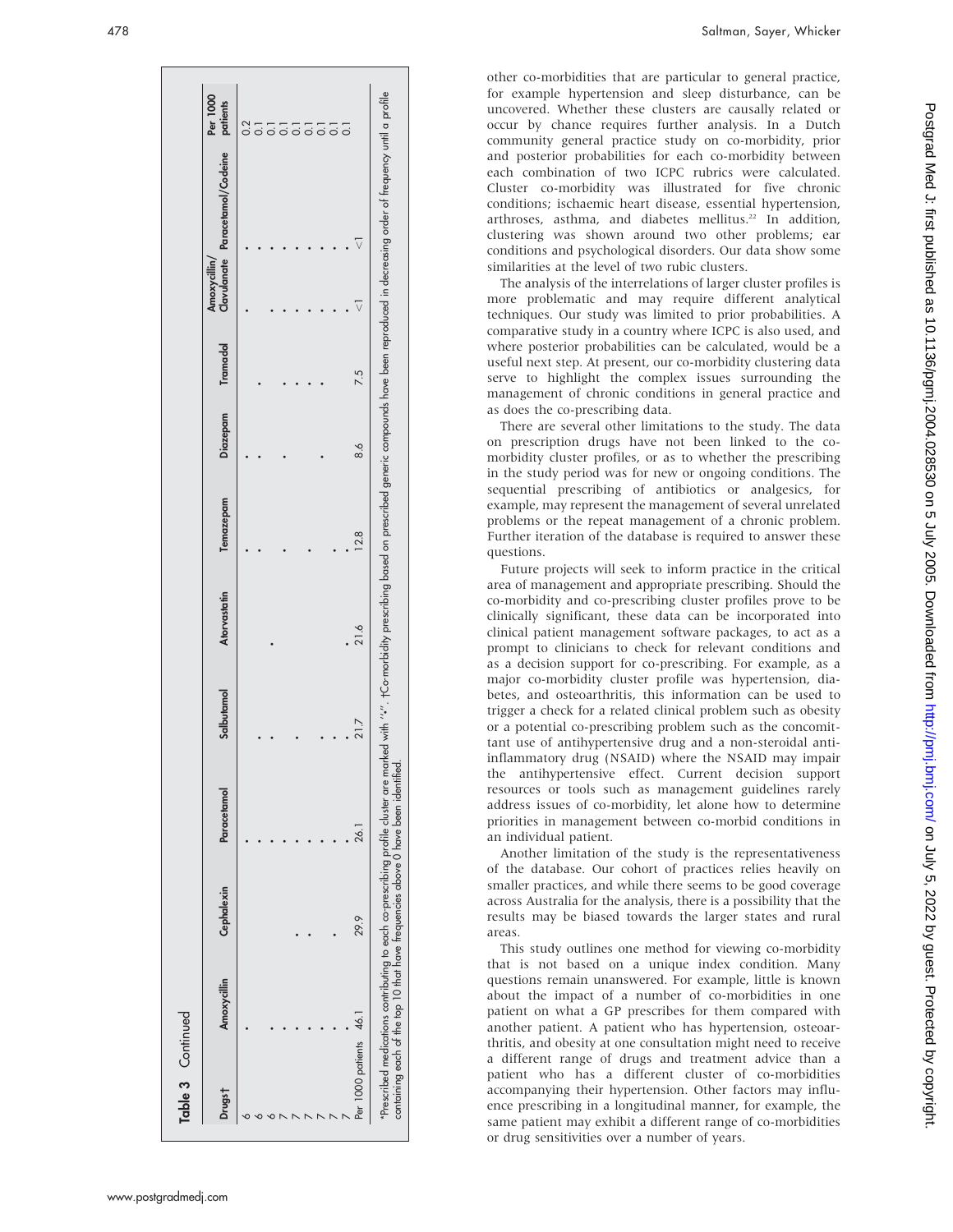| Drugst | Natural opium<br>alkaloids | Benzodiazepine<br>derivatives | HMG CoA<br>reductase<br>inhibitors | Anilides               | extended spectrum<br>Penicillins with | Proton pump<br>inhibitors | Cephalosporins<br>and related<br>substances | Coxibs | ACE inhibitors<br>plain | Corticosteroids potent<br>(III quong) | Per 1000 patients |
|--------|----------------------------|-------------------------------|------------------------------------|------------------------|---------------------------------------|---------------------------|---------------------------------------------|--------|-------------------------|---------------------------------------|-------------------|
|        |                            |                               |                                    |                        |                                       |                           |                                             |        |                         |                                       |                   |
|        |                            |                               |                                    |                        |                                       |                           |                                             |        | ٠                       |                                       |                   |
|        |                            |                               |                                    |                        |                                       |                           |                                             |        |                         |                                       |                   |
|        |                            |                               |                                    |                        |                                       |                           |                                             |        |                         |                                       |                   |
|        |                            |                               |                                    |                        |                                       |                           |                                             |        |                         |                                       |                   |
|        |                            |                               |                                    |                        |                                       |                           |                                             |        |                         |                                       |                   |
|        |                            |                               |                                    |                        |                                       |                           |                                             |        |                         |                                       |                   |
|        |                            |                               |                                    |                        |                                       |                           |                                             |        |                         |                                       |                   |
|        |                            |                               |                                    | $\bullet$<br>$\bullet$ |                                       |                           |                                             |        |                         |                                       |                   |
|        |                            |                               |                                    |                        |                                       |                           |                                             |        |                         |                                       |                   |
|        |                            |                               |                                    |                        |                                       |                           |                                             |        |                         |                                       |                   |
|        |                            |                               | $\bullet$                          |                        |                                       |                           |                                             |        | $\bullet$               |                                       |                   |
|        |                            |                               |                                    |                        |                                       |                           |                                             |        |                         |                                       |                   |
|        | $\bullet$                  |                               |                                    |                        |                                       |                           |                                             |        |                         |                                       |                   |
|        |                            |                               |                                    | $\bullet$              |                                       |                           |                                             |        |                         |                                       |                   |
|        |                            |                               |                                    | $\bullet$              |                                       |                           |                                             |        |                         |                                       |                   |
|        |                            |                               |                                    | $\bullet$              |                                       |                           |                                             |        |                         |                                       |                   |
|        |                            |                               |                                    |                        |                                       |                           |                                             |        |                         |                                       |                   |
|        |                            |                               | $\bullet$                          |                        |                                       |                           |                                             |        |                         |                                       |                   |
|        |                            |                               | $\bullet$                          |                        |                                       |                           |                                             |        |                         |                                       |                   |
|        |                            |                               |                                    |                        |                                       |                           |                                             |        |                         |                                       |                   |
|        | $\bullet$                  |                               |                                    |                        |                                       |                           |                                             |        |                         |                                       |                   |
|        |                            |                               |                                    |                        |                                       |                           |                                             |        |                         |                                       |                   |
|        |                            |                               | $\bullet$                          |                        |                                       |                           |                                             |        |                         |                                       |                   |
|        |                            |                               |                                    |                        |                                       |                           |                                             |        |                         |                                       |                   |
|        |                            |                               |                                    |                        |                                       |                           |                                             |        |                         |                                       |                   |
|        |                            |                               |                                    |                        |                                       |                           |                                             |        |                         |                                       |                   |
|        |                            |                               |                                    |                        |                                       |                           |                                             |        |                         |                                       |                   |
|        |                            |                               |                                    |                        |                                       |                           |                                             |        |                         |                                       |                   |
|        |                            |                               |                                    |                        |                                       |                           |                                             |        |                         |                                       |                   |
|        |                            |                               |                                    | $\bullet$              |                                       |                           |                                             |        |                         |                                       |                   |
|        | $\bullet$                  |                               | $\bullet$ . $\bullet$              | $\bullet$              |                                       |                           |                                             |        |                         |                                       |                   |
|        | $\bullet$                  |                               |                                    | $\bullet$              |                                       |                           |                                             |        |                         | $\bullet$                             |                   |
|        |                            |                               |                                    |                        |                                       |                           |                                             |        |                         |                                       |                   |
|        |                            |                               |                                    |                        |                                       |                           |                                             |        |                         |                                       |                   |
|        | 14.5                       | 21.5                          | 20.6                               | 13.2                   | 43.9                                  | 17.2                      | .99                                         | 15.1   | 14.5                    | .25.7                                 |                   |